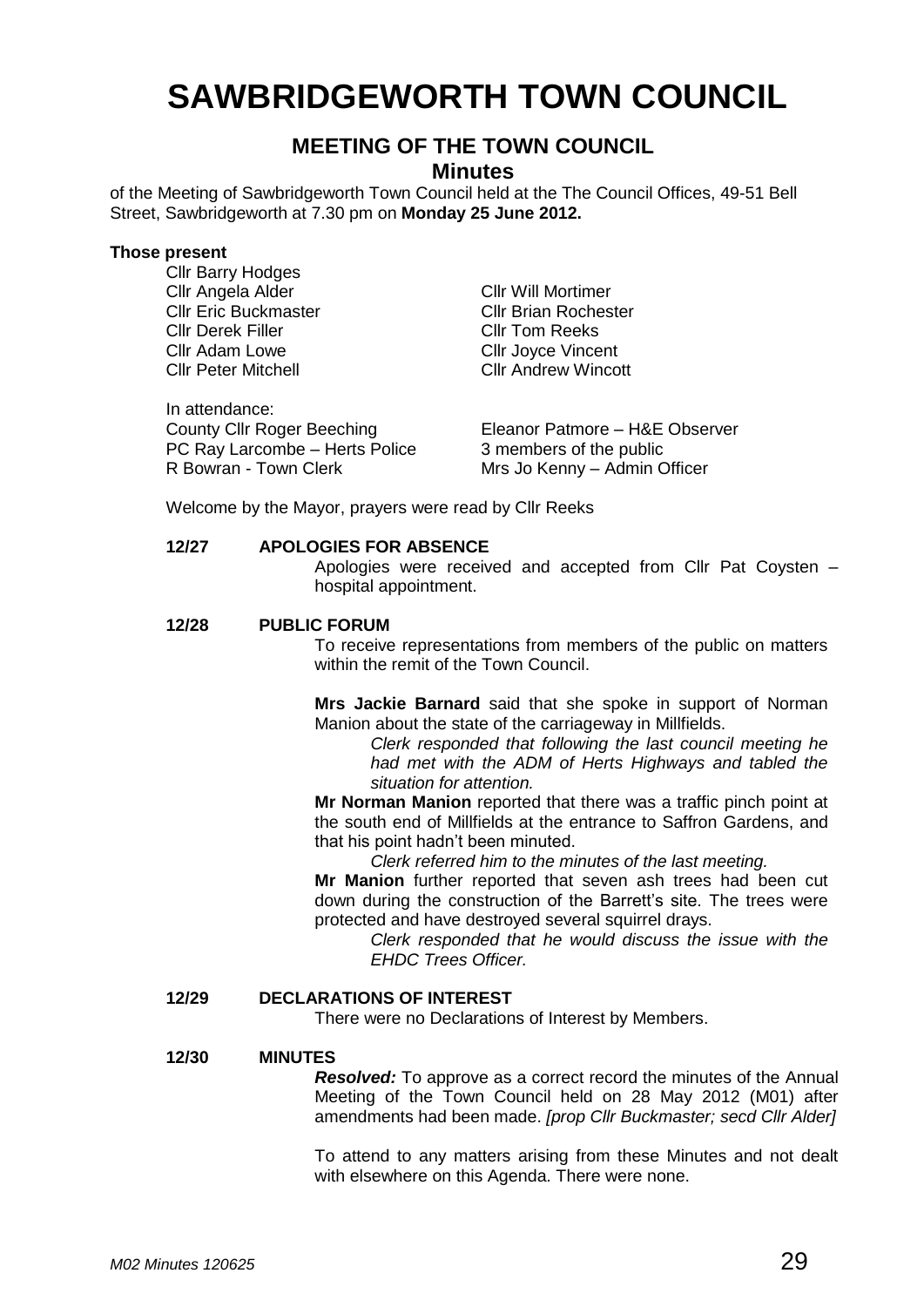## **12/31 PLANNING COMMITTEE**

*Received and noted:* The minutes of the Planning Committee Meetings held on:

- 28 May 2012 (P01)
- 11 June 2012 (P02)

## **12/32 FINANCE & POLICY COMMITTEE**

*Received and noted:* The minutes of the Finance & Policy Committee Meeting held on:

• 11 June 2012 (F01)

## **12/33 ANNUAL ACCOUNTS AND ANNUAL RETURN 2011/12**

- 1. *Resolved:* To approve the Annual Accounts and Annual Return for 2011/12 *[prop Cllr Buckmaster; secd Cllr Filler]*
- 2. *Resolved:* To sign the Certificate of Governance. *[prop Cllr Buckmaster; secd Cllr Wincott]*
- 3. *Resolved:* To receive the report of the internal auditor and to report on any actions required. *[prop Cllr Alder; secd Cllr Lowe]*

The Recommendations of the Finance and Policy Committee were contained in Minute F12/06 of their meeting dated 11 June 2012.

## **12/34 POLICY ON FLY POSTING**

*Resolved:* To adopt as Council Policy, "6.12 : Policy on Fly Posting" as Recommended by the Finance and Policy Committee, Minute F12/09. *[prop Cllr Vincent; secd Cllr Mitchell]*

#### **12/35 CODE OF CONDUCT**

*Resolved:* To adopt a revised Code of Conduct as required by Finance Act 2011(s27) and as recommended by the Finance and Policy Committee, Minute F12/09 *[prop Cllr Lowe; secd Cllr Rochester]*

#### **12/36 COMMUNICATIONS WORKING PARTY**

*Resolved:* To confirm the Recommendation of the Finance and Policy Committee to establish a Communications Working party responsible to the F&P Committee to investigate and develop ways and means of establishing and improving on communications between bodies and parishioners in the town. Minute F12/09. *[prop Cllr Alder; secd Cllr Filler]*

## **12/37 MAYOR'S CORRESPONDENCE/COMMUNICATIONS**

To receive Mayor's appointments and communications

- 02 June Cricket Club 150 year anniversary
- 03 June Bishops Stortford Civic Service
- 04 June Jubilee Proms at Leventhorpe School
- 05 June Jubilee Beacon Lighting
- 08 June Opening of Vantorts playground
- 16 June Mayors Charity Dinner
- 24 June Sawbridgeworth Civic Service
- 28 June Daniel Robinson Jubilee party
- 29 June Buntingford Civic Reception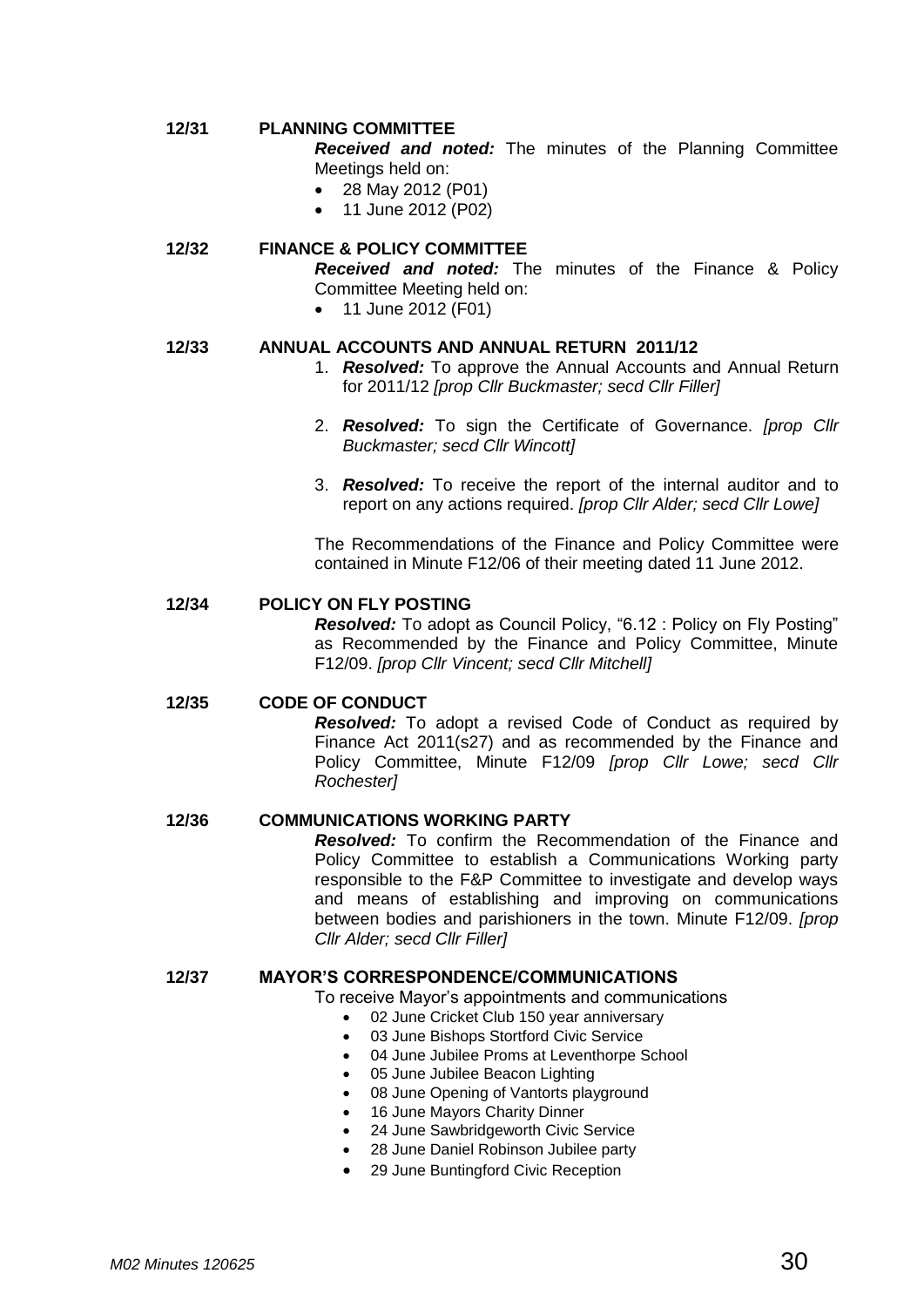#### **12/38 REPRESENTATIVES REPORTS**

- To receive representatives reports from:
- **County Councillor Roger Beeching reported:** 
	- o Wanting feedback on proposals to sell advertising on roundabouts; HCC and Bucks CC providing £4.4m to enhanced Broadband; Herts "Falls Project" to treat 52,00 falls in the over 65 age group; Robert Gordon, leader of the council awarded a CBE; Herts waste partnership reached 2103 target of recycling 50 % of waste; register to vote in Police Commissioner elections; street lights to go out 12 midnight to 6am in certain streets but not in main roads or the town centre.
- o **District Councillor Eric Buckmaster** reported:
	- o Being on licencing and heath engagement committees and being an alternate member of Development Control committee; also on community and environmental scrutiny committees.
- o **District Councillor Will Mortimer** reported:
	- o Being on the finance committee.
- o **Hertfordshire Police PC Ray Larcombe** reported:
	- o 18 crimes reported in the month. 3 thefts from motor vehicles, 2 stolen pedal cycles and 13 burglaries – persons are under arrest. On 7/8 July Cazfest and the Olympic Torch progression means that resources will be diverted to Bishops Stortford. Thanks to Cllr Filler for donating an all-terrain pedal cycle to the police.
- **Footpaths Officer Brian Rochester** reported:
	- o Some damage at the Boardwalk and lots of footpath clearance to be done because of rapid grass growth at the moment.

**12/39 CLERK'S REPORT**

- **Farmer's Market** A market was held on Saturday 02 June. Seven regular stall holders did not attend out of our full complement of 30. This was also the last market supported by East Herts Council. It is time for a rethink and a re-launch in September.
- **Jubilee Event** The Jubilee event was held on Sunday 03 June in conjunction with Leventhorpe School. Despite the inclement weather and thanks to sterling efforts by Jo Kenny and Steve Parrish it went off as well as we could have hoped. There is enthusiasm for other events using this superb venue.
- **Fly Posting** Town Clerks from the five towns have undergone training in the processes needed now that there is an agreement from EHDC to proceed with this project. STC is now in position to remove fly posters.
- **Power of General Competence** As part of the Localism Act, Town Clerks have been trained in the use of the General Power of Competence. This will give the Council greater scope for action for the benefit of the community. The Clerk's submission is now being evaluated.
- **Maternity Leave** Laura Carter returned from Maternity Leave on 14 June and will be working with us on Thursdays and Fridays. Joanne Kenny is now on a full time contract but will work with Laura to cover first line reception and "help desk" duties.
- **Civic Centre** Work continues on the refurbishment and extension. The interior and the garden have been stripped and pile driving is scheduled for this week.
- **Bell Street car park** The proposal is confirmed and will commence in August. Meeting scheduled with the Parking Manager to agree details of publicity and monitoring
- **Minibuses** A series of accidents causing over £500 of damage will mean that the conditions of hire will have to change to make the hiring organisation financially responsible for damage to the vehicles.